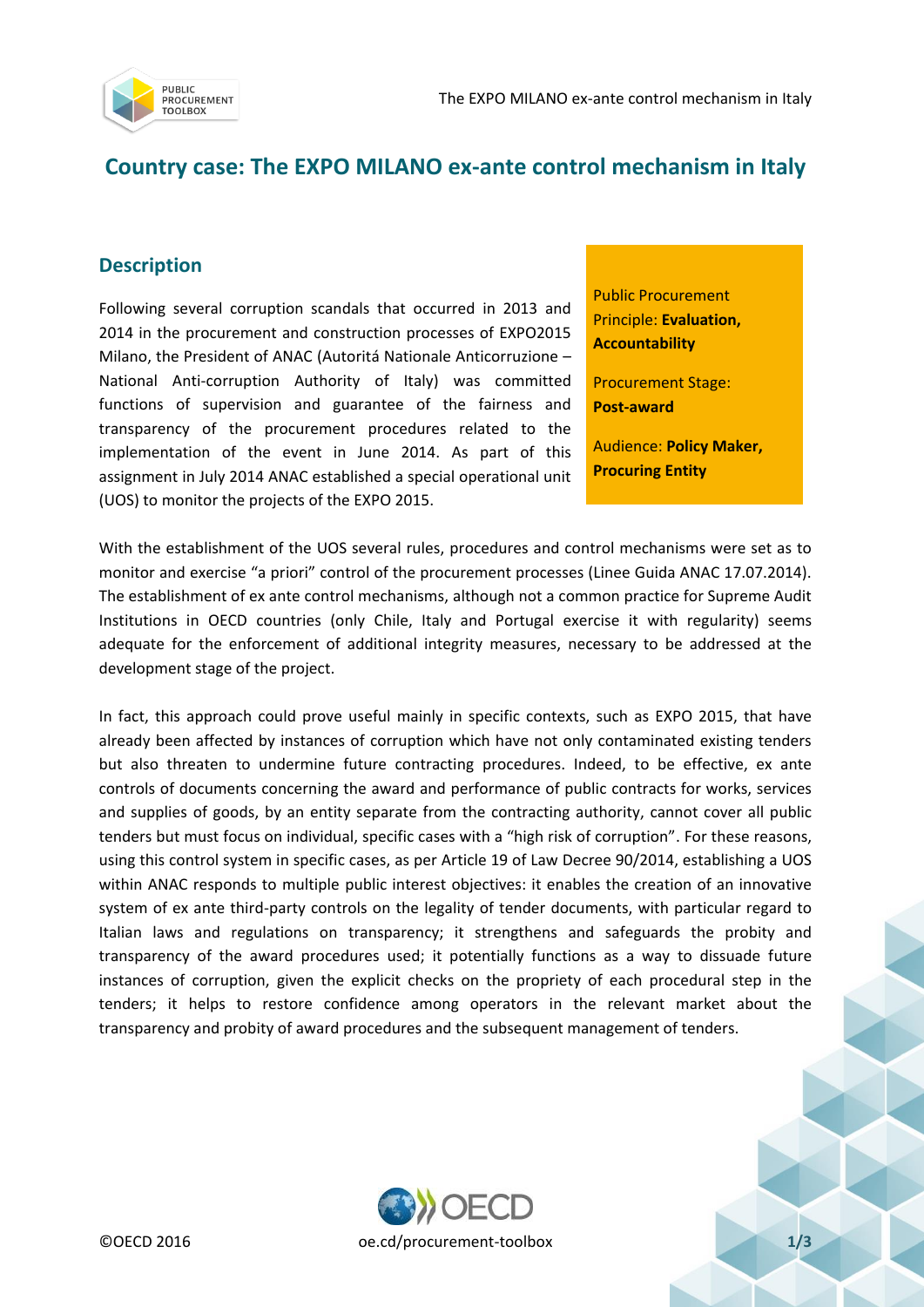

However, it is worth noting that the ex ante control of documents concerning award procedures and the performance of public contracts for works, services and supplies of goods, by a party separate from the contracting authority, could exacerbate the time it takes to complete tenders. The entities responsible for assessing risk must ensure that the ex ante control clearly identifies the best ways to ensure control effectiveness, without having an excessive effect on the swiftness and efficiency of the administration of the tender. The establishment of a threshold by ANAC for the exercise of the prior control mechanism is a good step forward to balance the efficiency of the process.

Since its establishment in July 2014, the UOS developed a comprehensive framework for controlling the public procurement procedures of EXPO 2015. This framework includes:

- 1. the definition of Linee Operative (Operative guide)
- 2. the setting up of seven models of checklists
- 3. the publishing of Linee Guida (Guidelines)
- 4. the setting up of the Raccomandazioni (Recommendations).

Since July 2014 and up to the opening in May 2015, UOS revised all public procurement procedures of the EXPO using this framework. When there were unconformities in the processes, UOS requested additional information to EXPO S.p.A, prior to the clearance. UOS also met regularly with the procurement technical units of EXPO 2015, either in Rome or in Milan, holding more than 20 meetings until that date. The average response time of UOS is five working days between the arrival of the process and the issue of the response, in order to allow the processes to continue without major interruptions or delays, which can be considered as an internationally accepted good practise for review bodies.

Table 1 presents a summary of the work developed by the UOS as of 16 March 2015, detailed by type of procedure and outcome. At this date, the UOS had reviewed 153 procurement processes, with a total procurement value of around EUR 589 million, with 60% of the processes related to tenders. In 136 processes UOS received the process from EXPO, and for an additional 17 it took the initiative to request clarifications and information from the contracting authorities (CA).

|                         | N <sub>o</sub> | With comments from UOS (uncomformities and legal issues) |
|-------------------------|----------------|----------------------------------------------------------|
| Procedure/tenders       | 92             | 80                                                       |
| Settlement agreements   | 2              | 0                                                        |
| Additional agreements   | 4              | 4                                                        |
| Sponsorship             | 3              | 3                                                        |
| Request for information | 17             | 0                                                        |
| Conventions             | 4              | 4                                                        |
| Tender committees       | 8              | 5                                                        |
| Awardings               | 18             | 13 <sub>1</sub>                                          |
| Random controls         | $\mathfrak z$  | $\Omega$                                                 |
| Intermediary note       | 3              | $\Omega$                                                 |
| <b>Total</b>            | 153            | 109                                                      |

## **Table 1. Procurement procedures reviewed by UOS**